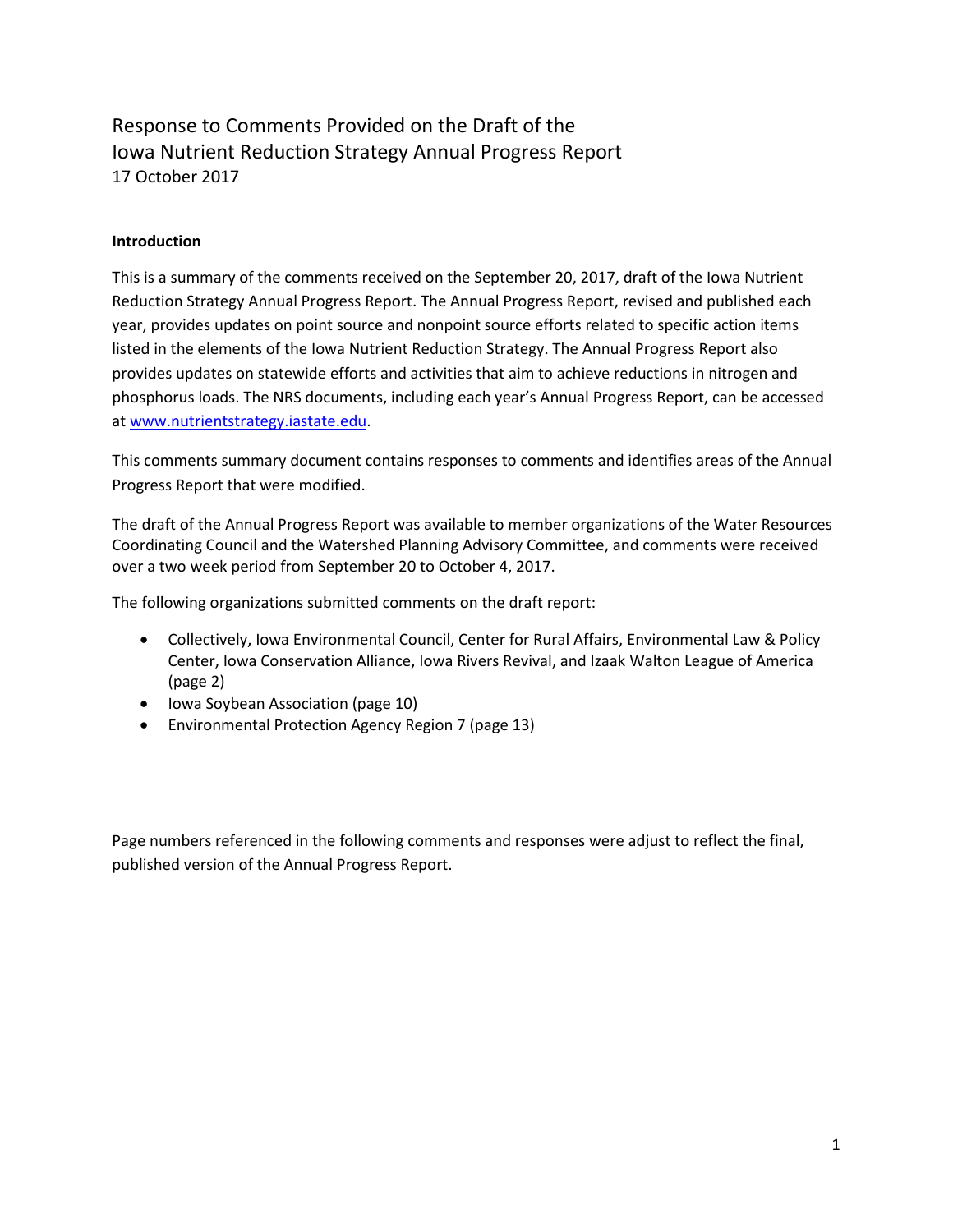**Summary of comments from representatives of Iowa Environmental Council Center for Rural Affairs Environmental Law & Policy Center Iowa Conservation Alliance Iowa Rivers Revival Izaak Walton League of America**

**Comment**: Under "Current challenge: The capacity for acceleration," the report includes a strong message that sustainable, consistent funding is needed to implement the INRS --though the message is buried on page 14 We appreciate this realistic and critical message and strongly recommend that it be included in the Executive Summary.

**Response**: Thank you for your suggestion. The NRS annual progress report is intended to provide updates on point source and nonpoint source efforts related to specific action items listed in the elements of the strategy. The Annual Progress Report also provides updates on statewide efforts and activities that aim to achieve reductions in nitrogen and phosphorus loads. In certain cases, specific challenges, future needs, or next steps are discussed to provide perspective or inform progress in certain implementation efforts of the NRS. Options for how to best capture, summarize, and highlight this information will be evaluated for next year's report.

**Comment**: The report credits USDA "base" conservation spending, including the Conservation Reserve Program, for a significant part (58% from the CRP alone) of Iowa's nonpoint source nutrient reduction funding (pages 9-10). However, the CRP and other federal programs that provide cost share to incentivize nutrient reduction efforts may face cuts in the upcoming Farm Bill. This significant threat to implementation of the INRS should also be included in the Executive Summary, which emphasizes the importance of sustainable state funding support.

**Response**: The NRS annual progress report is intended to provide updates on point source and nonpoint source efforts related to specific action items listed in the elements of the strategy. The Annual Progress Report also provides updates on statewide efforts and activities that aim to achieve reductions in nitrogen and phosphorus loads. Analysis of unknown future influences is outside the scope of the NRS annual report.

**Comment**: Regarding Staff on page 15, the report acknowledges the "persistent need for administrative support, researchers and technical staff, including agricultural, conservation, and engineering specialists" for the technical assistance to deliver and implement programs. The report compares FTE staffing from 2016 to 2017 in agencies and private organizations involved with nutrient reduction efforts, showing that staffing has not increased since last year, despite increased funding of \$32 million for nutrient reduction efforts. That appears to represent a significant increase in funds being spent out on the landscape with virtually no increase in technical assistance. This suggests efficiencies that are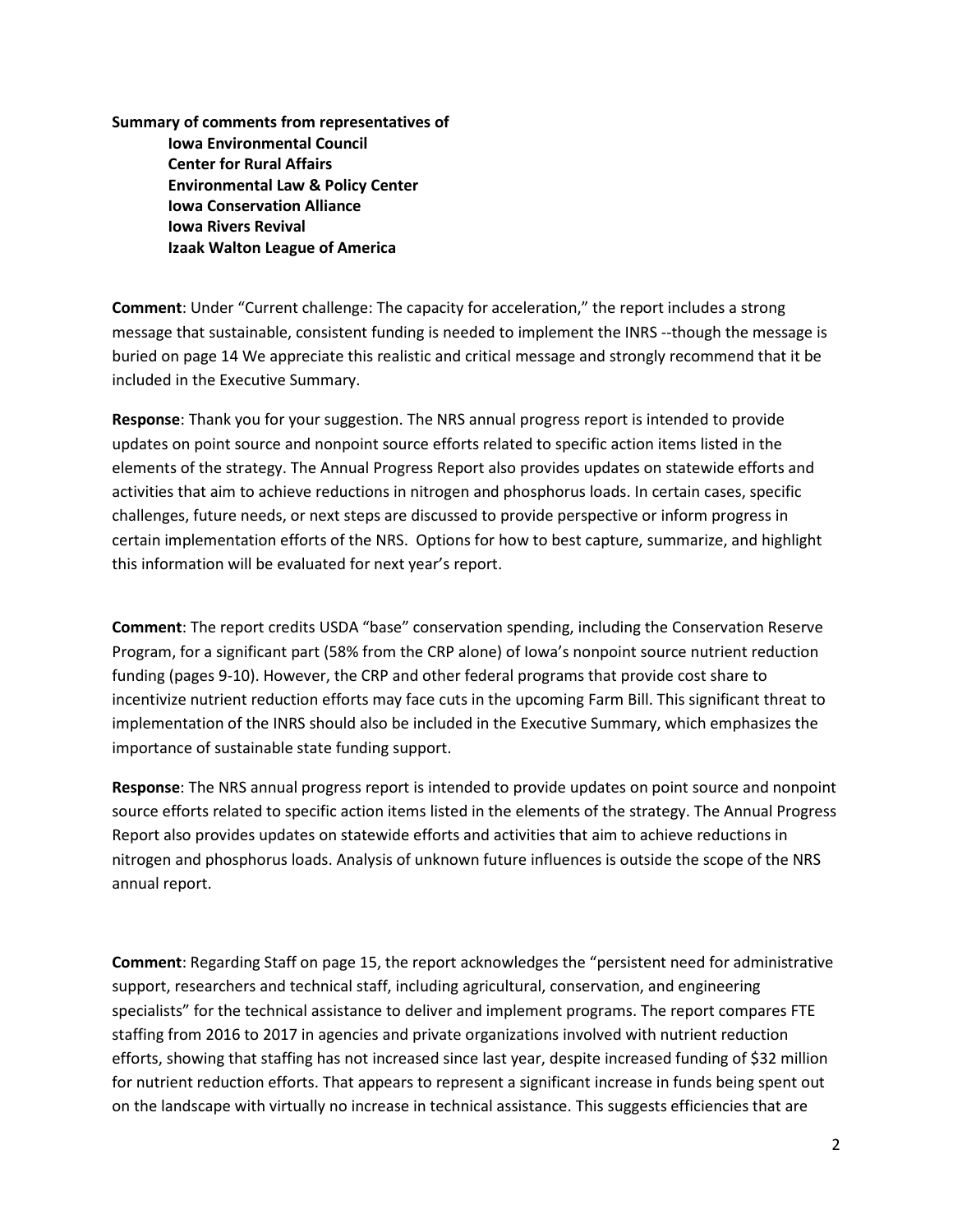worthy of applause, even as it raises questions about the burden this is placing on personnel in federal and state conservation offices that are downsizing and disappearing across the state. It would be very helpful to show technical assistance staff over a longer time period to gain perspective on our capacity to deliver conservation programs.

**Response**: There are no current efforts to look retrospectively at technical assistance at this time. However a clearer picture will likely emerge as improvements in continued data collection and subsequent analyses occur in this topic area moving forward. For instance, in the last year, NRCS has worked to provide staff data that better capture the extent of their on-the-ground conservation FTEs, which includes their employees that provide technical assistance. This effort is the main driver for the significant difference between staff estimates in the 2015 and 2016 Annual Reports.

There is still a gap in understanding contracted providers; efforts are underway to establish an efficient method for estimate the extent of contracted conservation assistance.

**Comment**: Under "Progress of point source facility permits," the Report should describe how the NRS is being applied to point sources—both major and minor—through Antidegradation rules. According to the NRS, Iowa's antidegradation rules and review procedures will play a key role in implementing the provisions of the Strategy applicable to point sources. Section 3 of the Strategy provides that when conducting an alternatives analysis pursuant to an antidegradation review, any facility proposing a new or increased discharge of nutrients must consider Total Nitrate and Total Phosphorus as pollutants of concern when evaluating non-degrading and less-degrading alternatives (Sec. 3, p.3); and that any time increases in plant design capacity or new construction are planned the evaluation of nutrient removal feasibility will be conducted as part of the construction permitting process through current antidegradation rules and procedures (Sec. 3, p.6). However, the 2017 Annual Report does not include information about how point source provisions of the NRS are being implemented through antidegradation procedures. The Report also only addresses major sources (i.e., the WWTPs on the Affected Facilities List). Yet the NRS provisions concerning antidegradation apply to both major and minor facilities, as DNR has emphasized in the fact sheet "Nutrient Reduction Strategy"(at [www.iowadnr.gov/Portals/idnr/uploads/water/npdes/Nut\\_Strat\\_factsheet.pdf\)](http://www.iowadnr.gov/Portals/idnr/uploads/water/npdes/Nut_Strat_factsheet.pdf).

**Response**: The following text will be added on to the Blank section on page 19:

"Municipal and industrial wastewater facilities are required to evaluate nutrient reduction prior to constructing new or expanded facilities under Iowa's antidegradation policy. There were 22 alternatives analyses approved this reporting cycle for minor municipal and industrial facility upgrade projects (21 municipal, 1 industry). More thorough analyses will be needed to determine if the alternatives analyses resulted in nutrient reduction alternatives being selected. In one example it was determined that the City of Central City constructed a new Submerged Aquatic Growth Reactor (SAGR) that included a recycle component to achieve additional nitrogen removal. Improvements are being structured to account for this type of information on a larger scale moving forward."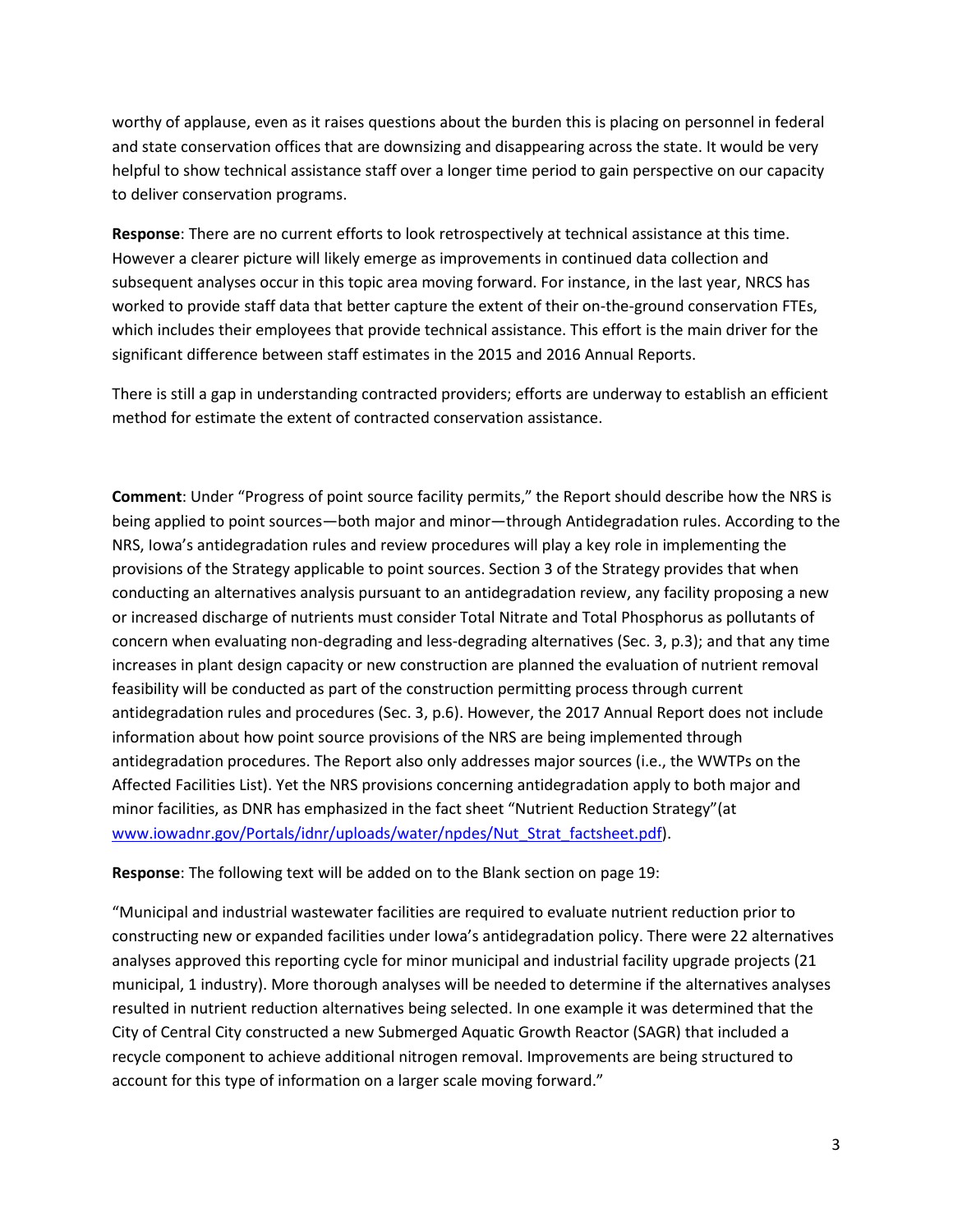**Comment**: Also, under "Progress of point source facility permits, the 2017 INRS Report discussion of major sources that have submitted feasibility studies does not include information about proposed construction schedules or facilities' projected timelines to address nutrient pollution through biological nutrient removal. In order to assess the progress that Iowa is making in reducing nutrient loading from point sources, the report should provide some sort of projected timeline for when nutrient removal technology will actually be implemented pursuant to the Strategy. In the one Feasibility Study that IEC has reviewed, the construction schedule proposed does not install biological nutrient removal until 2027, and does not achieve the NRS target limits for technologically achievable reductions in TP and TN until 2028. Is this result typical? What is the average planned attainment date of the target limits in the Strategy? Now that a significant number of facilities have completed feasibility studies, DNR should include in its report some kind of information (either a summary or average) about projected timelines for achieving the TN and TP reduction goals of the NRS for point sources.

**Response**: The report will be revised to include information regarding the projected timelines. For the first time the annual report included a listing of facilities that were able to meet the percent reduction goals of the NRS for point sources. Additionally, reporting of facilities commitments to construct upgrades to meet NRS targets was reported generally at 13 total (up from 2 last year). This information is reported once NPDES permits are amended with the construction schedule in place. The average time frame for construction completion for the 10 municipalities is 3.5 years from 2017 with a date range for completion from 2018 to 2025. The average time frame for the 5 industries is 2.4 with a date range for completion from 2018 to 2021.

#### **Human**

**Comment**: Partners' reporting on outreach and education shows impressive expanded efforts by agencies and partner organizations to create awareness and understanding about the nutrient reduction strategy and its menu of conservation practices (page 21). We applaud the efforts represented to virtually double outreach efforts from 2016-17 and are encouraged that this has resulted in a 9 percent increase in awareness of survey respondents (who farm at least 150 acres of row crops in NRS priority watersheds).

It is disappointing, however, that despite these expanded efforts, farmers' attitudes remained statistically unchanged regarding their intentions "to improve conservation practices on the land they farm to help meet the NRS goals." There was also little change in their level of agreement with statements, "I am concerned about agriculture's impacts on water quality" and "The nutrient management practices I use are sufficient to prevent loss of nutrients into waterways" (page 23). This finding did not make it into the Executive Summary, though it may be the most critical issue buried in the 2017 report for all the partners who want the INRS to succeed. What are implications for further action and outreach if the voluntary approach is really going to work to move farmers from awareness to action? Considering the public's increasing concerns over the public health and environmental consequences of this problem, we should not wait to take next steps. Itis encouraging, however, that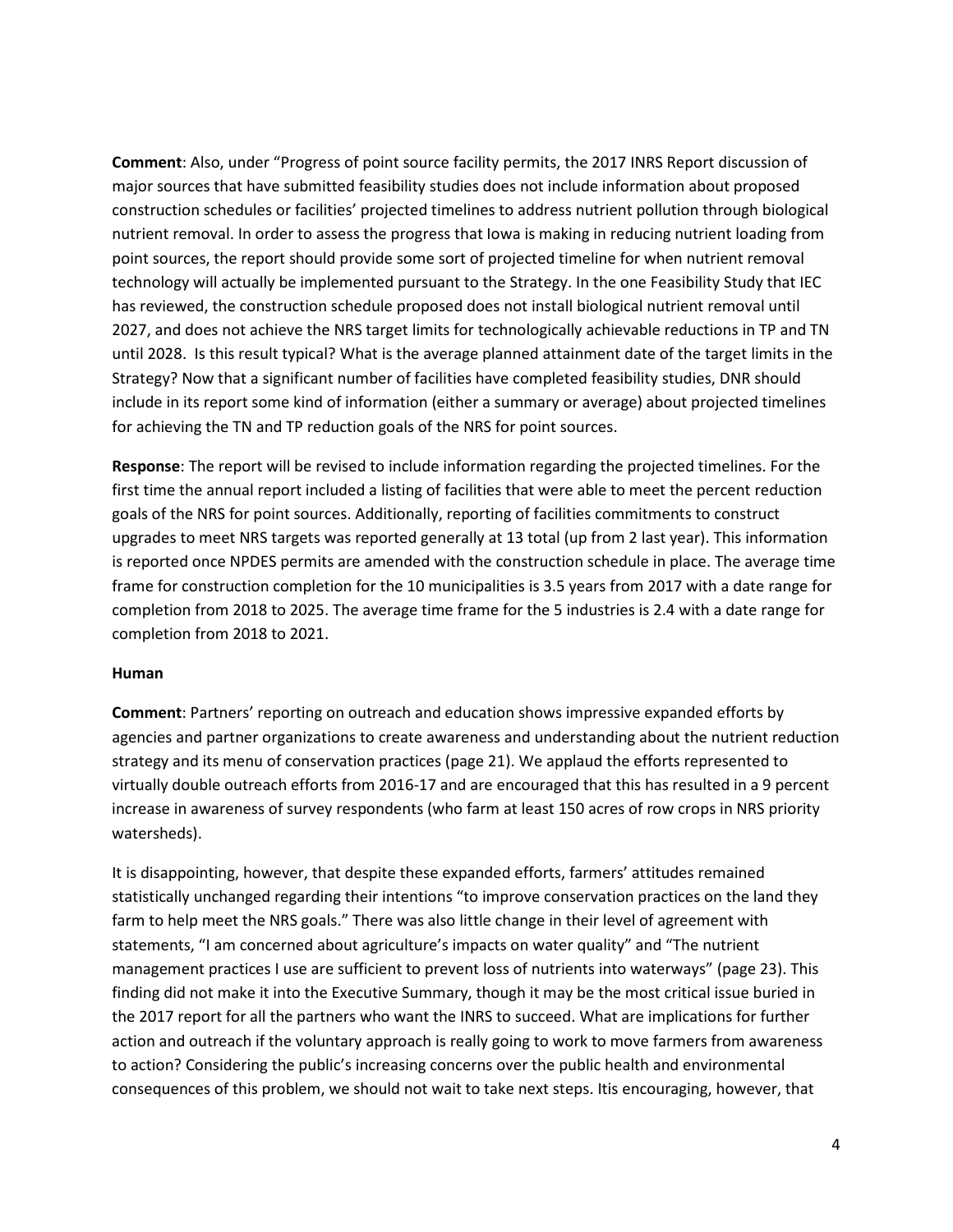more research is being done to better understand these findings, the results of which are expected in fall 2018 (page 23).

**Response**: The Annual Progress Report highlights the important role of positive shifts in awareness and attitudes as conditions for behavior change and adoption of innovation (e.g. conservation practices). The significant increase in awareness in selected watersheds has been highlighted as a promising, positive result. However, expectations of finding a widespread increase in attitudes, affected by increased knowledge and awareness, may be premature. With ongoing examination of the third year of the NRS Farmer Survey underway, the lack of significant findings in attitude change during preliminary analysis highlights the need for continued tracking, but does not yet warrant conclusions about a shift in attitudes.

In addition, drawing a direct link between statewide outreach efforts and farmer attitudes may be problematic at this point due to the nature of the different data sources. On one hand, outreach is conducted and recorded at a local level, and outreach events may tend to cluster around specific geographic areas (e.g. watershed projects). The NRS Farmer Survey, on the other hand, gathers responses from farmers across large watershed areas, including areas that have received less targeted programming. In addition, the impacts of recent doubling in outreach events (2016 to 2017) would not be reflected in farmers' survey responses that were collected in Spring 2017. Thus, due to a "lag time" after conducting increased outreach, the affected changes in awareness and attitudes may not be measured until the following year. However, these issues are noted, and efforts are ongoing to assess the impacts of outreach on conservation adoption in surrounding areas.

### **Land**

**Comment**: The documented acreage of cover crops in 2016, based on participation in state and federal government cost share programs is reported to be 300,000, up 40,000 acres (15%) over 260,000 in 2015. The estimated acreage for cover crops credited and shown in charts, however, is 600,000. This estimate assumes that the cover crops are being planted on twice the acres receiving cost share. This guestimate (still a drop in the bucket of the INRS scenarios of 10-14 million acres of cover crops needed) seems quite optimistic and it is not clear if there is any documentation (such as GIS-based data) to support it. Additionally, the report should also emphasize the urgent need to dramatically ramp up the amount of cover crop acres necessary in order to make a measurable difference in nutrient loss if Iowa is expected to meet the strategy's goals. This, too, should be mentioned in the executive summary.

**Response**: Current data availability limits analysis to cover crop acres funded by cost-share programs; however, general estimates through surveys suggest that there were approximately 600,000 acres after the 2016 growing season. The survey information was reported by Iowa Learning Farms, in which more information can be gathered at Iowa Learning Farms 2016 Evaluation Report, [http://www.extension.iastate.edu/ilf/content/ilf-reports.](http://www.extension.iastate.edu/ilf/content/ilf-reports) For clarity, the footnote describing this data source has been moved to page 43 from a different section of the report.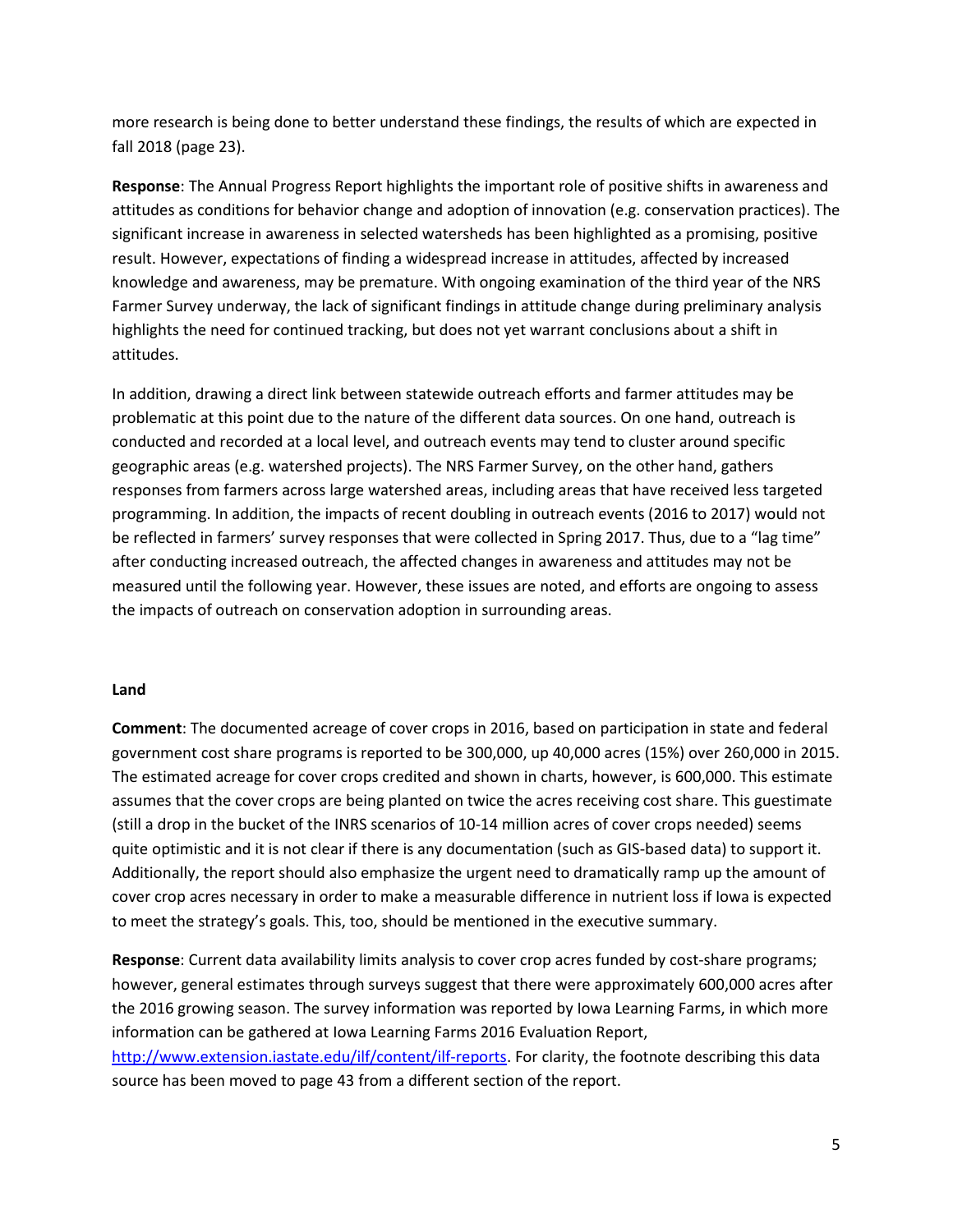The NRS annual progress report is intended to provide updates on point source and nonpoint source efforts related to specific action items listed in the elements of the strategy. The Annual Progress Report also provides updates on statewide efforts and activities that aim to achieve reductions in nitrogen and phosphorus loads. It is understood and implicit that more cover crops are needed to help achieve the goals of the NRS. To provide this context, this Annual Progress Report states on page 43 that, "to correspond with the NRS scenarios that present cover crops as part of a suite of practices implemented to meet the 45 percent reduction goal, cover crops need to be adopted on a scale of 10 to 14 million acres. This would require a significant acceleration of adoption rates in subsequent years."

**Comment**: With regard to bioreactors, the report acknowledges that "the level of acres treated by bioreactors needs to increase significantly to address the goals of the NRS based on various scenarios," and gives a "conservative assumption" that land treated by bioreactors averages 50 acres. During several recent field days attended by IEC, landowners have reported their bioreactors filtered far fewer acres than 50. Thus, we recommend that next year's report reflect the actual estimates from installed projects. With relatively few bioreactors installed, that seems like a realistic task.

**Response**: This estimate of 50 acres treated per bioreactor is used based on professional judgement of collaborating researchers and based on general siting criteria. The intention is to improve these assumptions as data collection methods improve. Considerations for acres treated will be reevaluated for next year's report and as data collection methods are improved.

**Comment**: The reduction in the extent of CRP buffers (a 9 percent decline since 2013) and the estimated treated acres is of concern (pages 32-33). Though the efficacy of buffers to reduce nitrogen and phosphorus varies widely depending on location and the extent of subsurface drainage that bypass the buffer.

**Response**: This point is noted and understood.

#### **Water**

**Comment**: The review of monitoring efforts provided in the report are valuable, and we will look forward to future reporting of results of the studies mentioned. It is notable that the bulleted findings under "Monitoring at the edge-of-field and delivery scale" on pages 43-45 only address nitrate issues. We appreciate that this year's INRS report does at least acknowledge concerns related to dissolved phosphorus and the need to better account for it in monitoring. Iowa needs more data on role of dissolved phosphorus in overall P losses, which likely is related to the extent we are allowing some land areas to be overloaded with phosphorus from fertilization and manure applications that are not based on the P Index. One Iowa monitoring effort that the report does not mention supports concerns about dissolved phosphorus coming from tile drained cropland, based on monitoring of CREP wetlands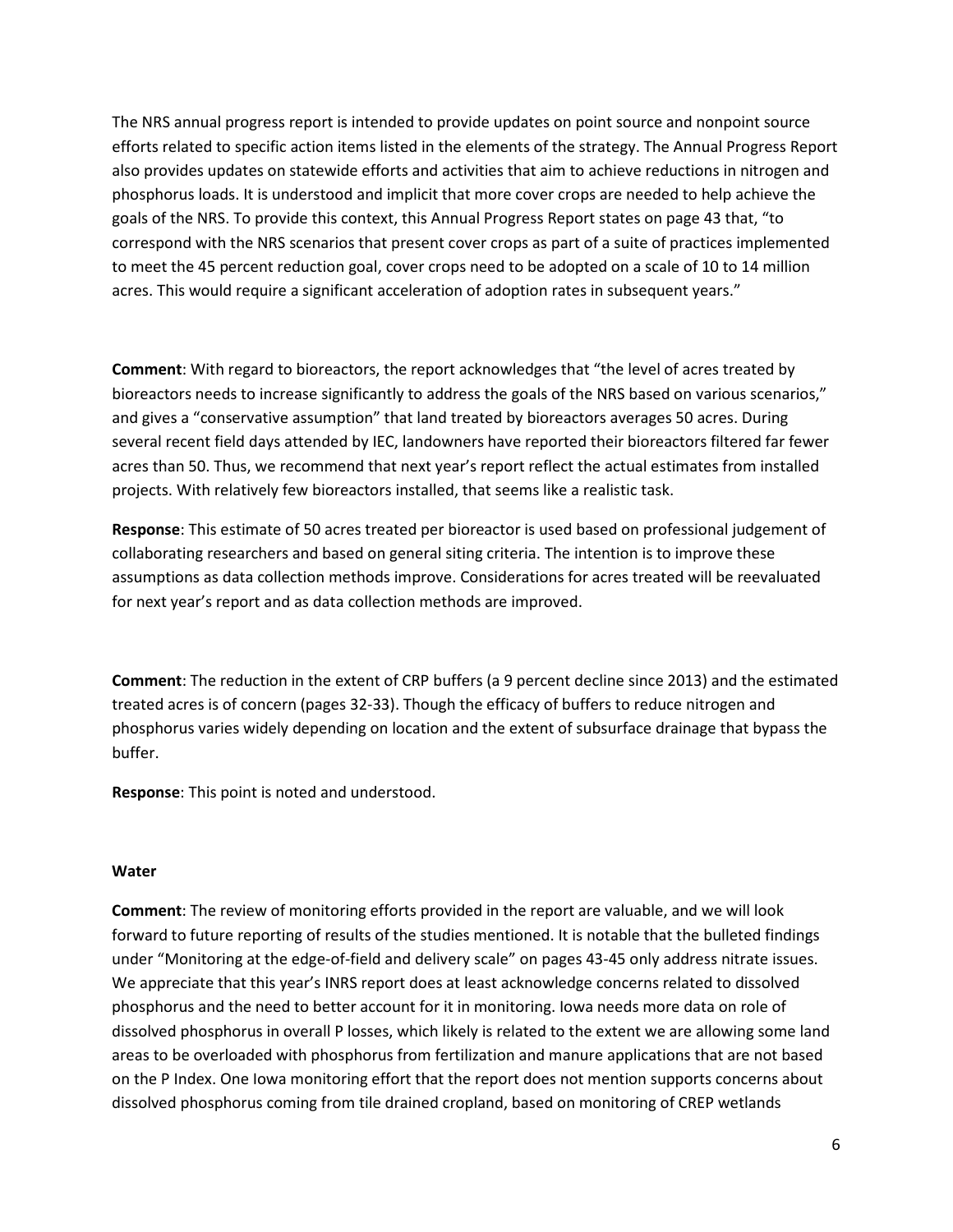(presentation at Soil and Water Conservation Society Conference, 2017,"Linking Agricultural Practices to Water Quality Improvement" by William Crumpton and Matt Helmers, online at [https://www.slideshare.net/SWCSevents/crumpton-linking-agriculture-practices-to-water-quality](https://www.slideshare.net/SWCSevents/crumpton-linking-agriculture-practices-to-water-quality-improvement?qid=07b42b76-d1d6-4ae6-aae0-a2b44e7898dc&v=&b=&from_search=2)[improvement?qid=07b42b76-d1d6-4ae6-aae0-a2b44e7898dc&v=&b=&from\\_search=2\)](https://www.slideshare.net/SWCSevents/crumpton-linking-agriculture-practices-to-water-quality-improvement?qid=07b42b76-d1d6-4ae6-aae0-a2b44e7898dc&v=&b=&from_search=2)

**Response**: Additional efforts are underway to help understand the role of dissolved phosphorus in overall P loss.

One example is this Iowa Nutrient Research Center study below that was approved to begin this year.

# **Amounts and Forms of Dissolved Phosphorus Lost with Surface Runoff as Affected by Phosphorus Management and Soil Conservation Practices. (**Mallarino, A. P., M. U. Haq).

Management practices seem to have considerably different effects on dissolved and particulate P loss, and dissolved reactive P (DRP) underestimates the amount of dissolved P and its impacts on water quality by a small or large margin depending on largely unknown reasons. Better knowledge of amounts and forms of dissolved P in runoff for a range of management practices is critical to improve the understanding and prediction of runoff P loss impacts on water quality. This type of data is needed for better consideration of dissolved P by both the Iowa P Index and the Nutrient Reduction Strategy.

# *Objectives:*

The general goal is to study dissolved P in runoff for a wide range of soil P levels, fertilizer and manure P management practices, and soil conservation practices. Specific objectives are:

1) Determine the amount of runoff dissolved P not measured by the commonly used DRP method that erroneously is being considered particulate P for a variety of management practices and conditions.

2) Study how the amounts of DRP and TDP in runoff can be estimated by routine soil-test P methods recommended for crops (and included in the Iowa P Index), water-extractable soil P, and an index of soil P saturation."

Dissolved phosphorus is addressed in calculations of phosphorus reductions (page 50-51). These estimates are based on the P-Index, which includes a dissolved phosphorus component.

**Comment**: Overall the report does not put enough emphasis on the need for changes that could have more significant promise for nutrient reduction over time. This could include long-term easements or land acquisition programs that retire cropland in strategic locations for water protection and public use. The report acknowledges the potential benefits of land use changes to perennials and crop rotations (p 39). However, the discussion on practice effectiveness overemphasizes costs of land use changes (page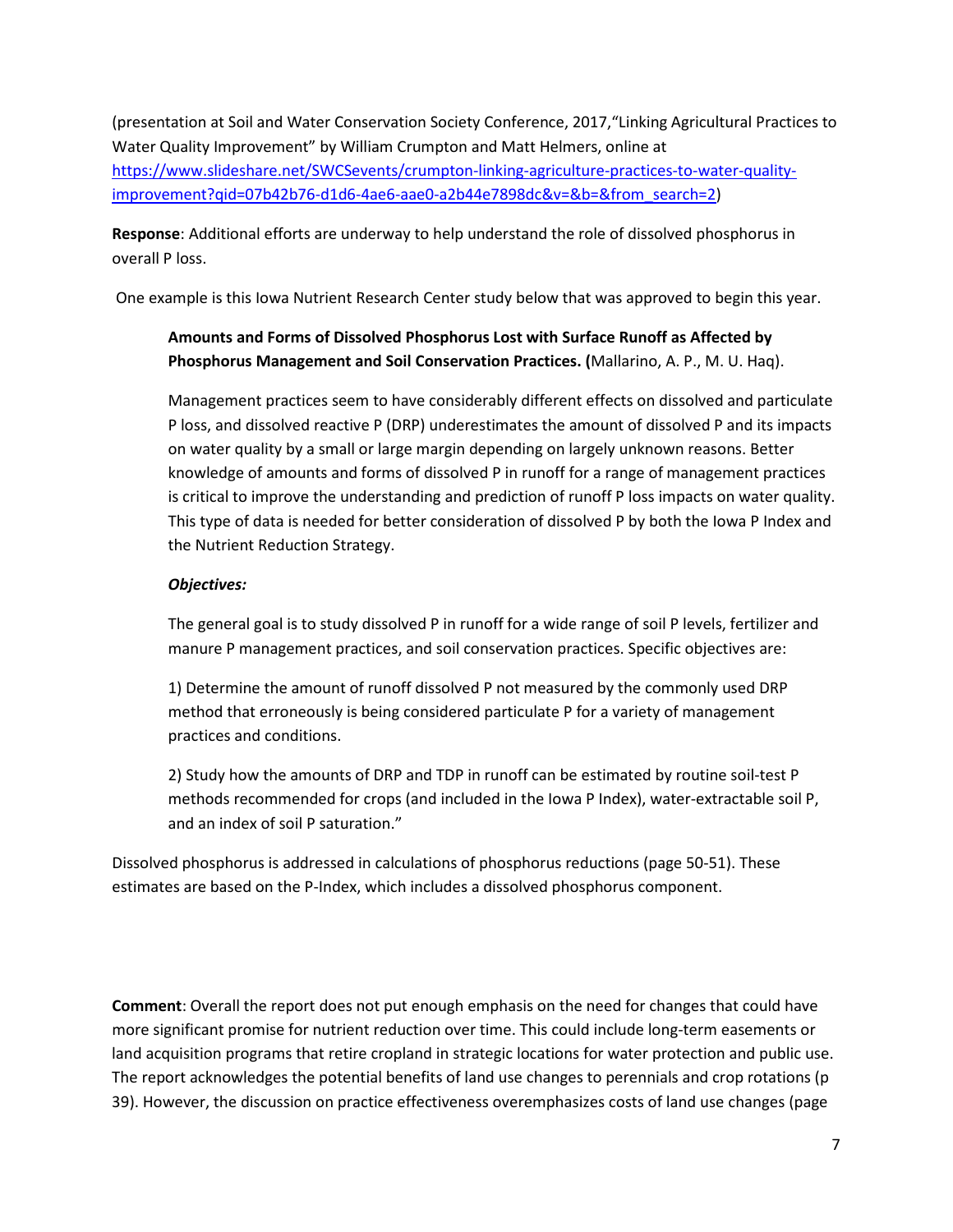41), with language that is too broad and depends on many factors. In fact, some Iowa research, such as a study that looks at the economics of crop rotations by ISU's Matt Liebman et. al. (2013) shows that rotations can be economically competitive with profits from a corn-soybean rotation (at [http://lib.dr.iastate.edu/cgi/viewcontent.cgi?article=2877&context=farms\\_reports\)](http://lib.dr.iastate.edu/cgi/viewcontent.cgi?article=2877&context=farms_reports).

**Response**: The NRS annual progress report is intended to provide updates on point source and nonpoint source efforts related to specific action items listed in the elements of the strategy. The Annual Progress Report also provides updates on statewide efforts and activities that aim to achieve reductions in nitrogen and phosphorus loads which include accounting for implementation of practices listed in the NRS Science Assessment. Land use and cropping systems are accounted for on a statewide basis is through FSA cropland datasets and CRP data. Long-term easements would likely be captured in these datasets, but could be lost when aggregated to a statewide level. Improved methods for collecting information on practices/land use will be assessed for subsequent reports.

**Comment**: The report discusses source water protection program and planning, which could be a vital part of our overall nutrient reduction efforts and a way to help farmers better appreciate how nutrient reduction efforts might improve their local wells and public drinking water supplies. However, the report provides little information to suggest expectations in improvements and how the plans will be implemented, timescale, etc. (page 16).

**Response**: The annual report focuses on practice implementation that will achieve reductions in nitrogen and phosphorus loads. Source water protection plans, if and when implemented, may result in the installation or operation of some of the practices listed in NRS Science Assessment. As a result and consistent with the goals of the NRS, the annual report currently focuses on practice implementation as a result of source water protection efforts and higher level accounting of efforts that may lead to practice implementation.

**Comments**: We applaud the water monitoring conducted by ISA and additional partners, responsible for collecting and analyzing more than 2,000 water samples from 272 locations in 2016 (page 43-45). We continue to hope that if this data effort is publicly funded in whole or part that it is transparently reported (as aggregate data) and entered into a database that public agencies and scientists can access.

**Response**: Recent results of this data collection efforts is provided on page 45, as reported by ISA representatives for the purposes of this Annual Progress Report. Questions regarding the availability of these data should be directed toward the ISA Environmental Programs and Services Team.

**Comment**: Finally, a major purpose of the nutrient reduction strategy reporting in the future should be to show the state's progress or lack of progress with regard to nutrient loading of our waterways and export of nutrients from the state. It is encouraging that we are making progress in establishing a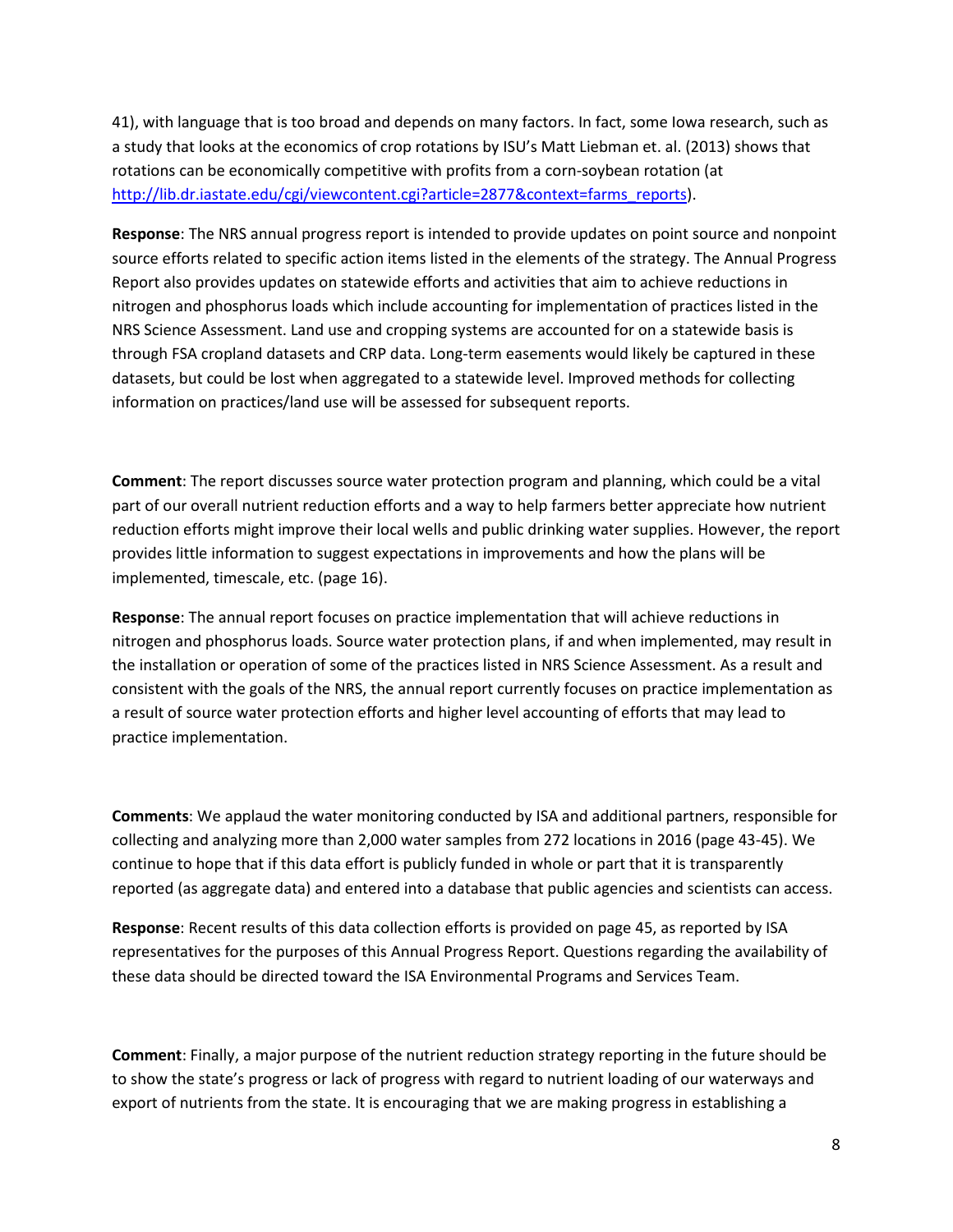baseline and showing the results of estimates of annual nitrate export from 2000 (page 48). Although it is true that weather variation makes quantification difficult, as stated and illustrated, nevertheless the trend deserves greater attention in the report and better interpretation in Figure 23 and Table 9 (page 48). This is the crux of our situation and more attention to it could help farmers and others better grasp the urgent importance of the Iowa Nutrient Reduction Strategy.

**Response**: The report outlines the commitment to look more closely at this dataset on pg. 49. "The technical work group will continue efforts over the next year to better understand the patterns presented in this new dataset and will evaluate options for potential metrics that best capture trend information for concentration and loads in Iowa's surface waters."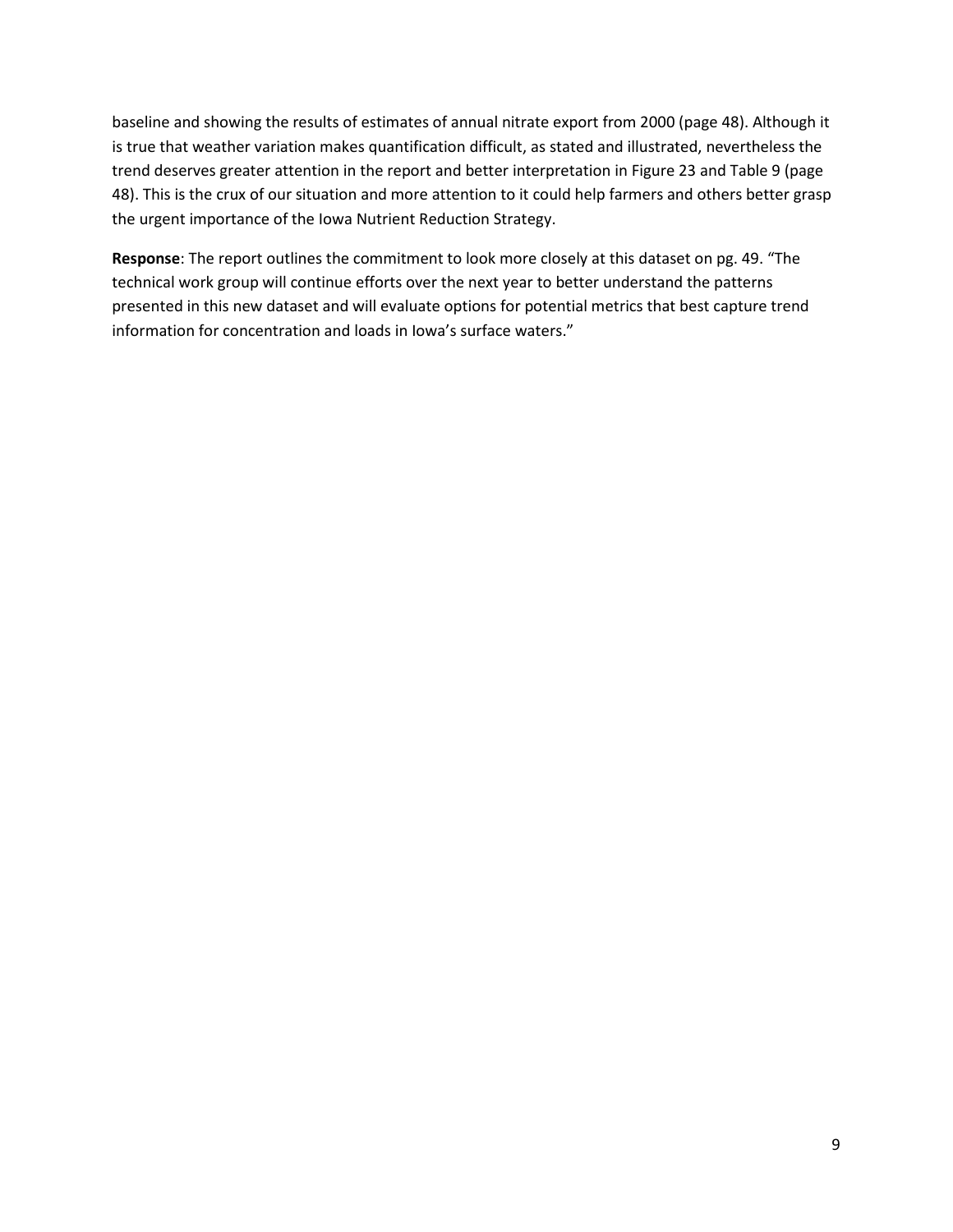#### **Summary of comments from representatives of the Iowa Soybean Association**

**Comment:** (Page 27) We suggest clarifying what the main bars represent (average percent reduction) and adding a description of what the error bars represent (+/- one standard deviation from the mean) in the figure caption. You may also consider acknowledging that the combination of large standard deviations and lesser average load reductions results in the average minus one standard deviation values of less than 0% reduction (negative reductions) for some practices.

**Response:** Clarification on the representation of the main bars and error bars has been added to the caption of this figure.

**Comment:** (page 33) Include a timeframe for bioreactor installation. To be consistent, we suggest using the 2011-2016 timeframe since there were at least seven bioreactors installed prior to 2011.

**Response:** Clarification has been added that the figure showing bioreactor installation represents costshare bioreactors. An addition also clarifies that an estimated 950 acres are treated by bioreactors installed since 2011, consistent with the 2011-2016 timeline. Efforts to determine the installation date of non-cost share bioreactors will be conducted during the 2017-2018 reporting period; these efforts will include continued coordination with ISA representatives.

**Comment:** (page 33) You may want to include estimates of saturated buffers that have been installed in addition to bioreactors. ISA was involved with 9 saturated buffers that were installed during the reporting period. You may want to inquire with Dan Jaynes and/or Tom Isenhart for accurate numbers of saturated buffers that they had direct involvement with.

**Response:** Efforts to account for the extent of saturated buffer installation, especially those installed without cost-share assistance, will be conducted during the 2017-2018 reporting period.

**Comment:** (page 33) "It may be assumed that saturated buffers and bioreactors are synonymous in terms of siting and implementation due to similar characteristics necessary for proper installation and function." We agree with the concept. However, since saturated buffers have more stringent siting constraints, we suggest rewording the sentence to clarify that the practices are very similar in terms of role and function but that individual site characteristics may favor one practice over the other.

**Response:** Clarification has been added to highlight the distinctions between bioreactor and saturated buffer site characteristics.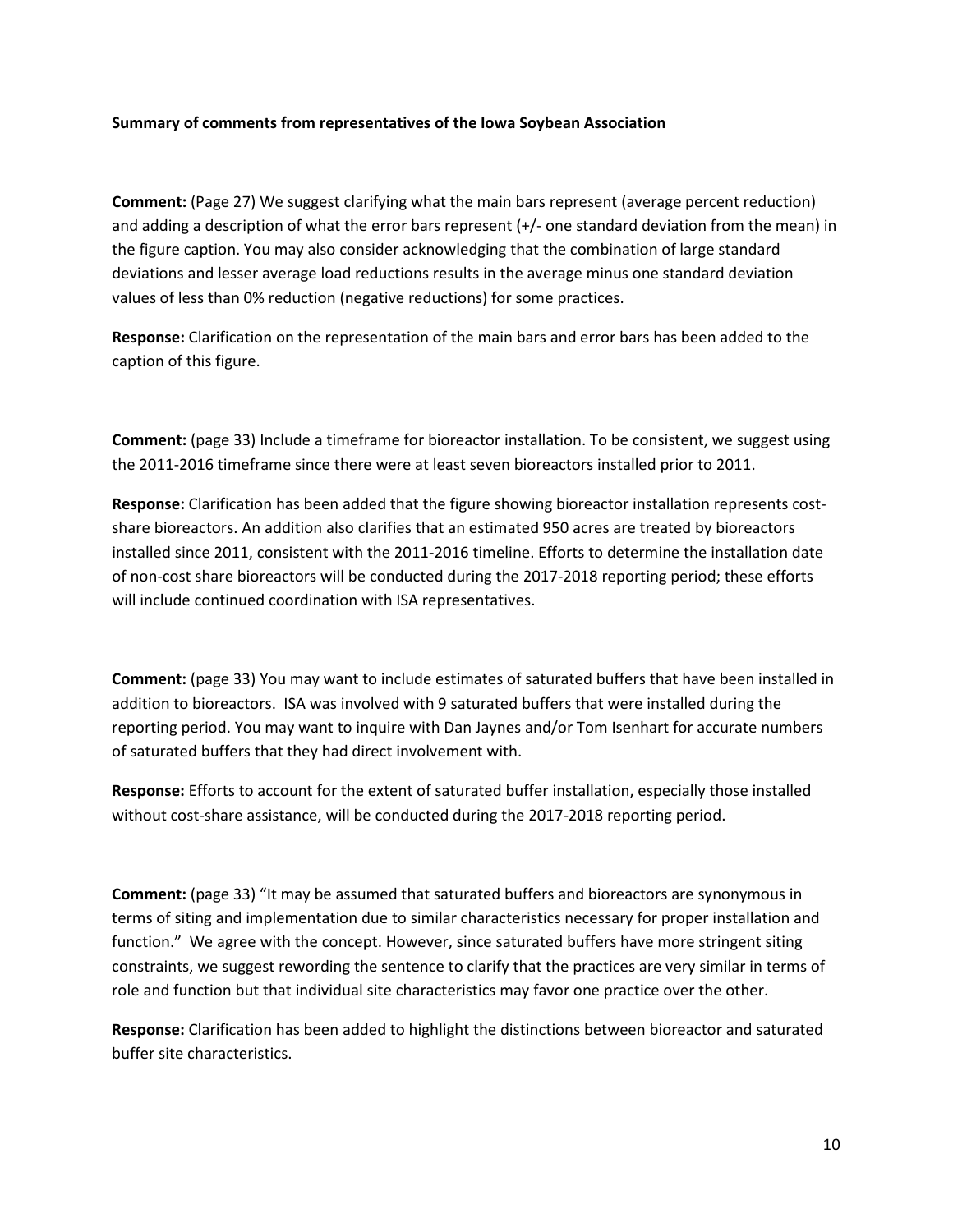**Comment:** Next, we offer the following general comments that may be beyond your ability to address in this report, and we encourage you and the WRCC to be thinking about how to handle consideration of these ideas in future reports.

While the logic model captures the net activities, inputs and outputs relative to implementing the INRS, we wonder how the report can capture the net effect of using a watershed implementation approach? The Iowa Soybean Association and several other partners are supporting the development and use of watershed-based implementation strategies designed as a pathway to scale-up implementation of INRS practices. In most cases, these plans are being supported via grants from IDALS, as well as others, and these plans directly support local partners who are leading implementation activities. In most of the locations the watershed plan is being used to transition from the demonstration phase to implementation scale-up of practices and projects. It is probable that the current logic model reporting is capturing some of the inputs such as funding, practice adoption etc. However, we believe the annual progress report is not capturing the true value of using the watershed implementation approach. We speculate the benefits of using the watershed implementation approach, particularly where we have dedicated staffing resources, can generate social value via greater awareness and local buy-in for acceptance of which practices can be optimally deployed into the landscape. Of notable mention is a July 11<sup>th</sup> Iowa Learning Farms article documenting Higher Adoption of Cover Crops in Watershed project Areas, available here: [https://iowalearningfarms.wordpress.com/2017/07/11/higher-adoption-of](https://iowalearningfarms.wordpress.com/2017/07/11/higher-adoption-of-cover-crops-in-watershed-projects-areas/)[cover-crops-in-watershed-projects-areas/](https://iowalearningfarms.wordpress.com/2017/07/11/higher-adoption-of-cover-crops-in-watershed-projects-areas/)

Further, we believe having a watershed plan, with outcomes, goals and timelines articulated with a budgetary needs assessment, provides a methodical roadmap and business-case. This further enables local partnerships the ability to capture additional funding to support plan implementation. We believe this would be interesting information to track. Watershed based implementation projects are likely already tracking this implementation information to be accountable to local partners and sponsors. Ideally, it would be desirable to consider a method to roll-up small scale watershed efforts and activities into the statewide report using the logic model parameters.

Finally, one last comment to consider for future year reports: perhaps it is now time to consider including a cost effectiveness metric, i.e. \$/lb of reduction for installed practices. This would lend further credibility for projects that are targeting practice implementation to areas with the greatest opportunity to reduce nutrient loading. The information to do this type of analysis should be readily available and could be an analytical exercise to advance continuous improvement of the INRS and demonstrate to the public that we are using limited dollars in a cost-effective manner.

**Response:** The Annual Progress Report provides an aggregate evaluation of statewide efforts; this statewide view potentially dilutes any localized progress. Efforts are currently underway to develop a Logic Model-based evaluation of watershed-based efforts, in order to assess whether these localized areas are experiencing higher rates of NRS implementation. This analysis of the effectiveness of watershed projects will include assessment of the use of watershed plans for reaching project goals.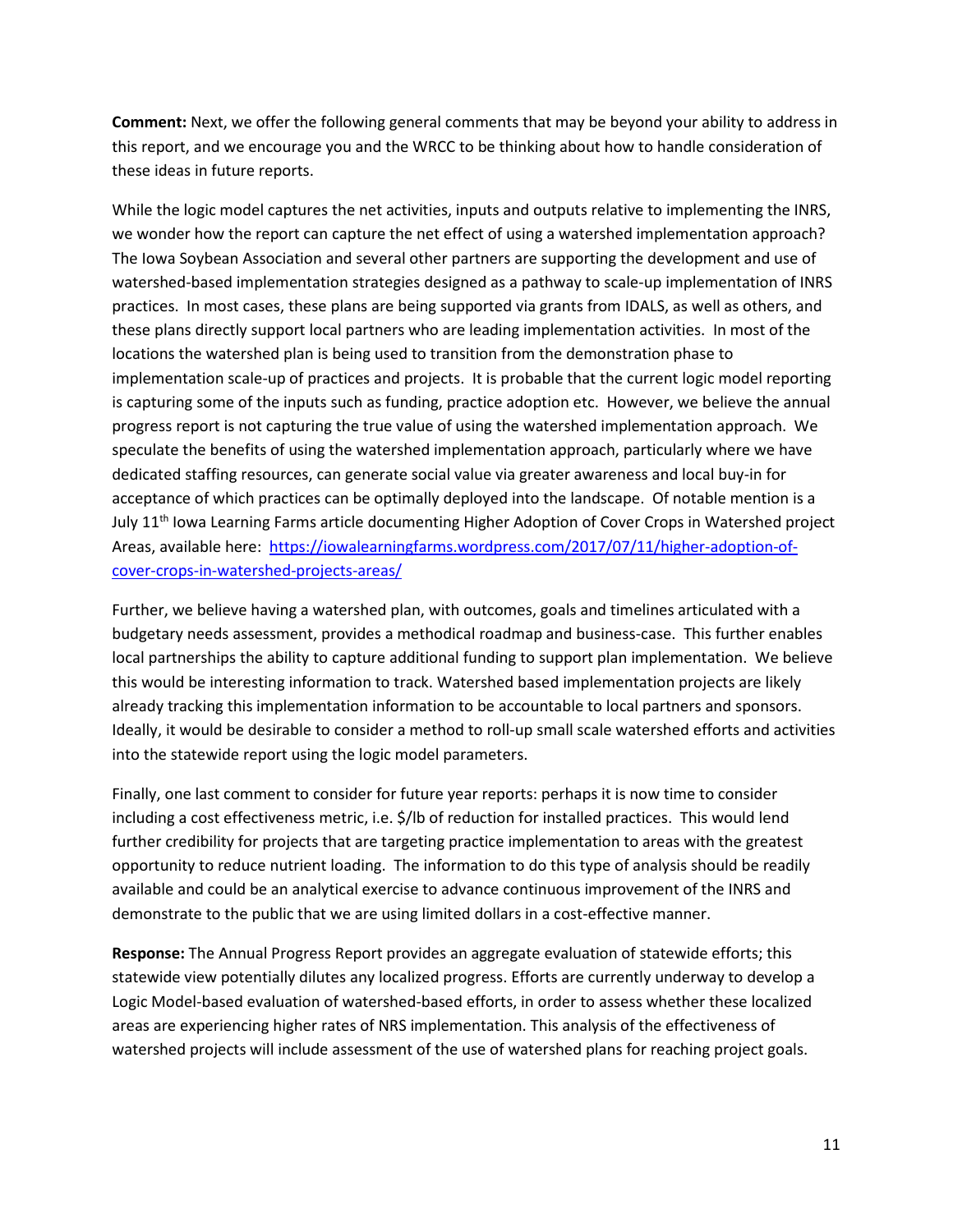Methods are being developed for calculating cost effectiveness of selected conservation practices. During the 2016-2017 reporting period, three steps made this analysis more feasible to conduct for next annual report. First, the models for estimating N and P loss reduction from installed practices were developed further to improve usability. Second, integration of the federal and state cost-share databases allowed for improved accounting of conservation practice implementation. Finally, datasharing partnerships between IDALS, NRCS, and ISU resulted in increased sharing of financial information attached to cost-share practice data. These three developments will greatly improve the capacity to estimate cost-per-pound of nutrient reduction, and these results are expected to be available in 2018.